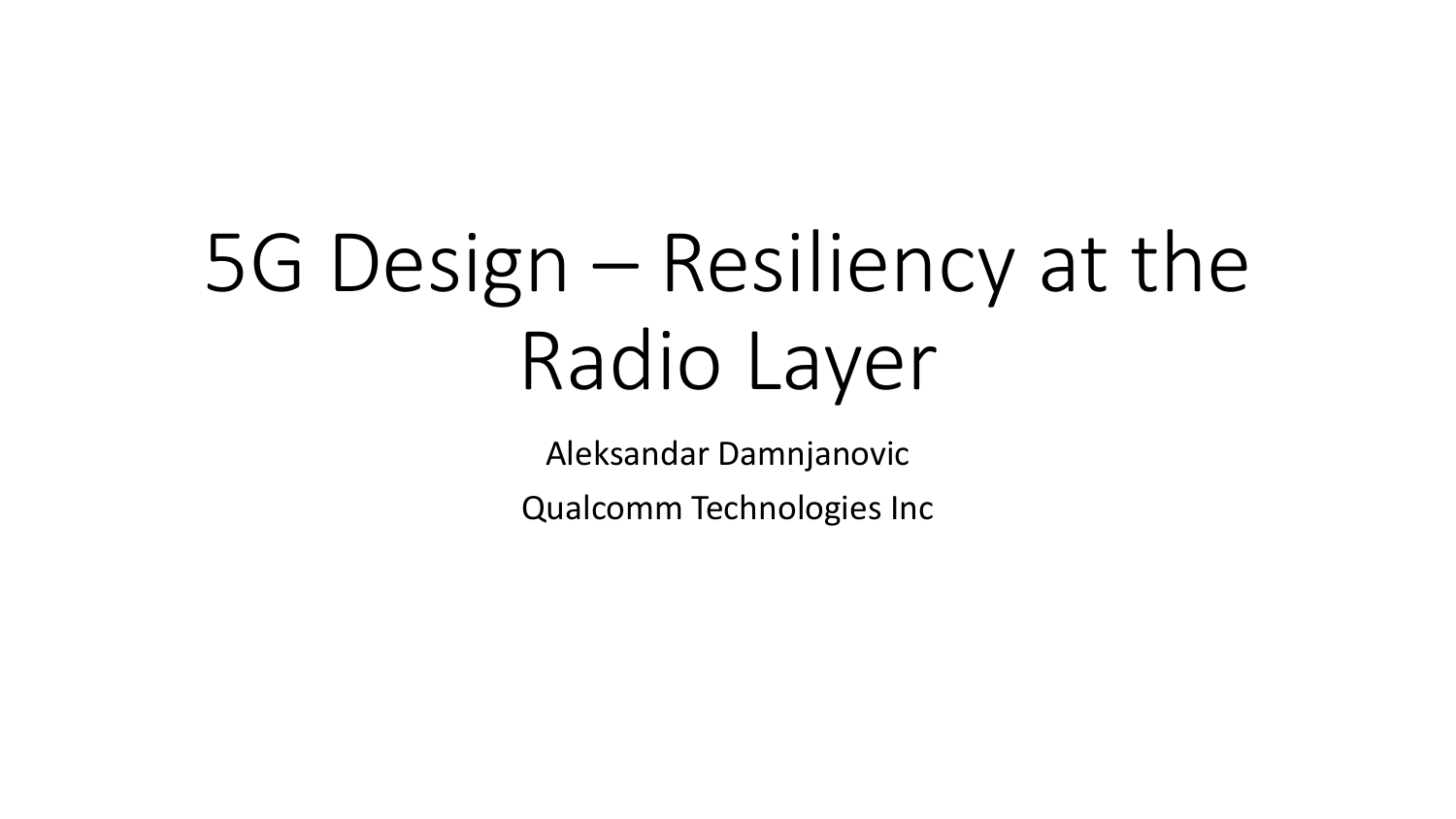## 5G New Radio (NR)

#### • New frontier of mobile broadband — mobilizing mmWave

Vast amount of bandwidth that is ~25x more than what's being used for 3G/4G today



Analog beamforming w/ narrow beam width to overcome path loss

Multi-Gbps data rates With large bandwidths (100s of MHz) Much more capacity With dense spatial reuse

Lower latency Bringing new opportunities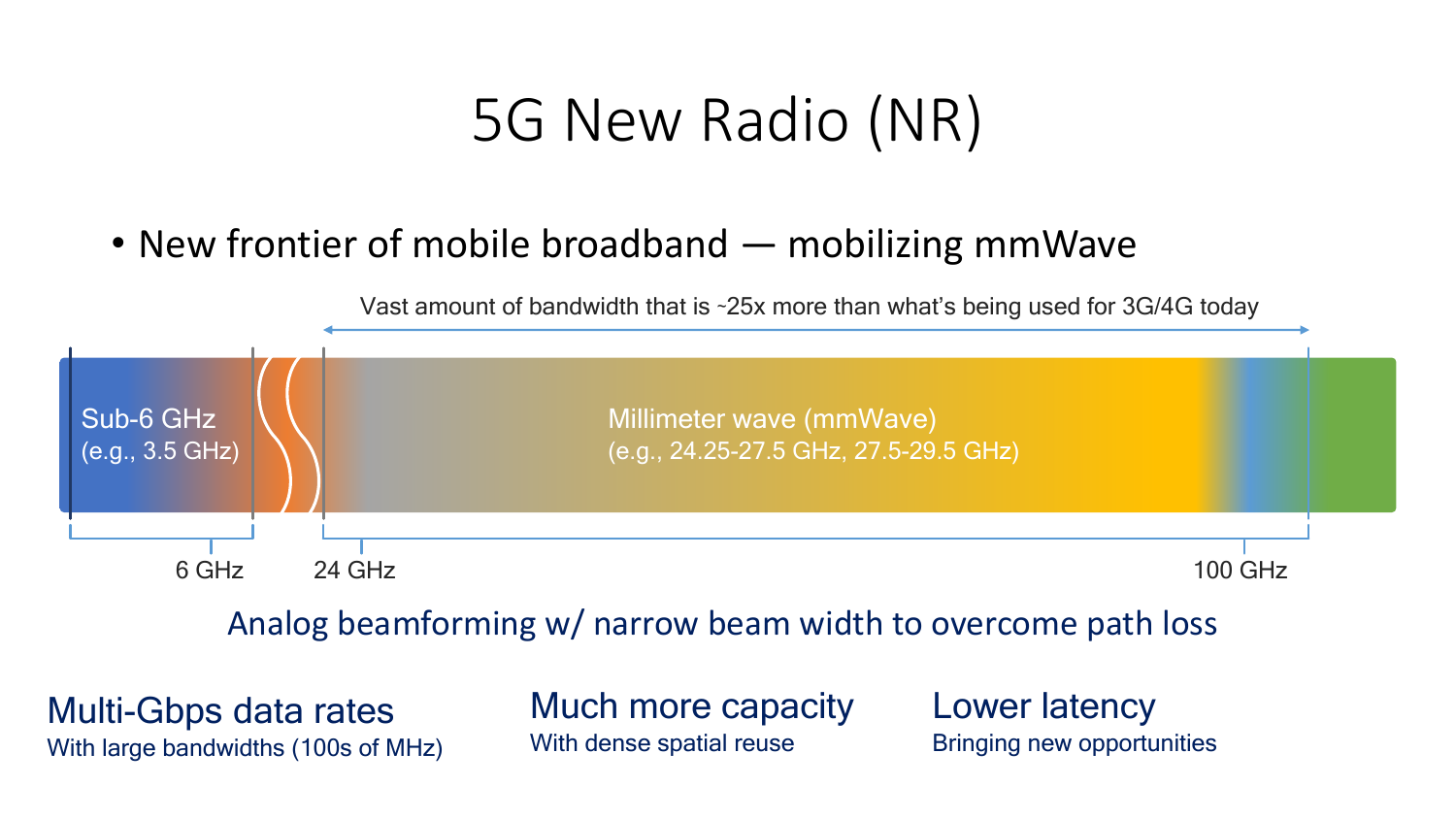# 5G NR mmWave is bringing new opportunities

#### For outdoor deployments…

- Significantly elevate today's mobile experiences initially focusing on smartphones
- Deployments predominantly driven by mobile operators — initially focusing on dense urban

#### For indoor deployments…

- Complementing existing wireless services provided by Wi-Fi — also expanding to new device types
- Bringing superior speeds and virtually unlimited capacity for enhanced experiences



#### Creating value for the mobile ecosystem

Operators, service providers, venue owners, infra vendors, device OEMs,…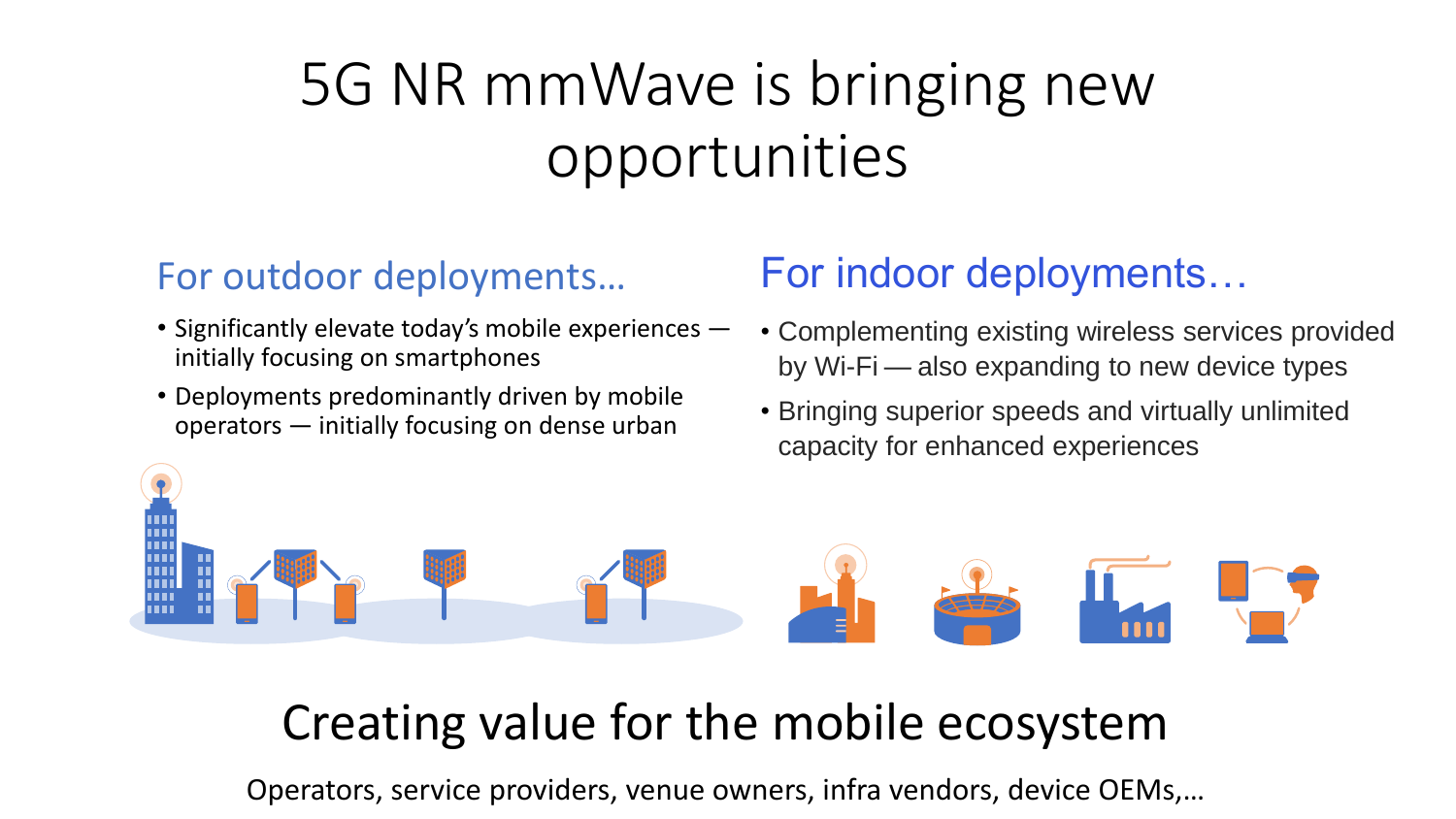# 5G mmW jammer rejection with analog beamforming

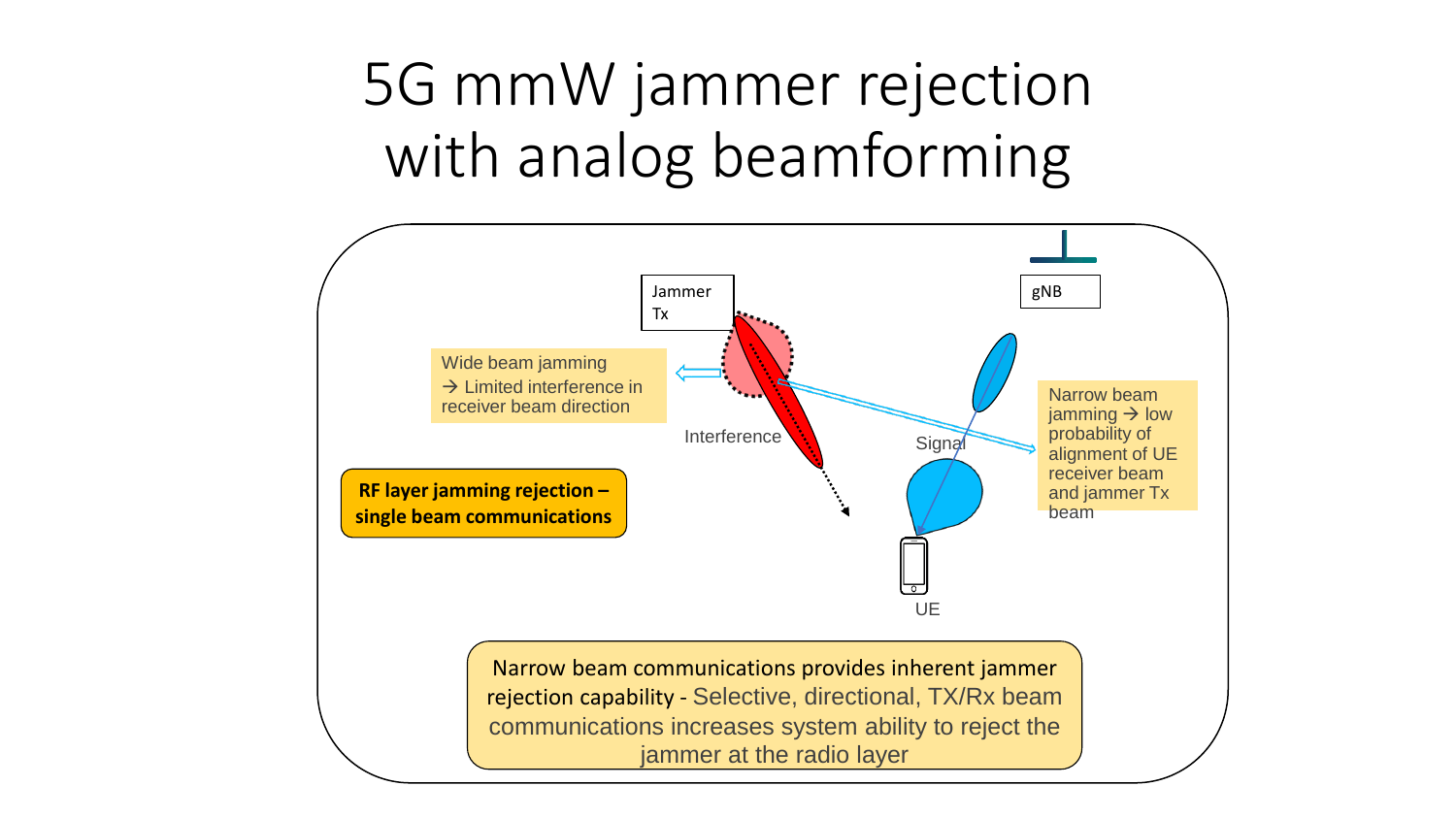### 5G mmW Multi TRP enhancement